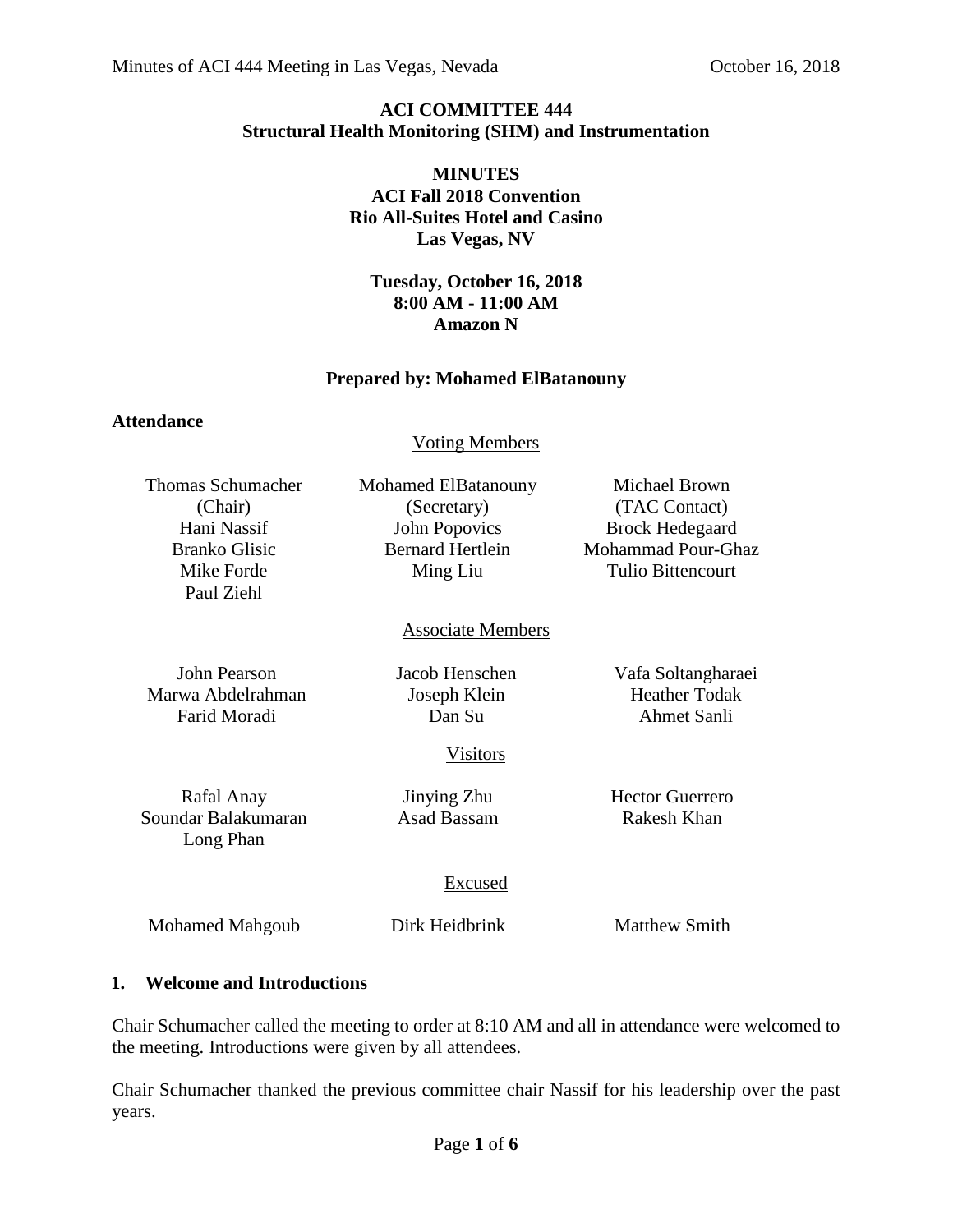# **2. Approval of Minutes**

The meeting minutes for the Spring 2018 Convention were web-balloted and approved (ballot closed on September 10). Two editorial comments were made and will be addressed.

## **3. Membership Status and Update**

Chair Schumacher discussed the status of committee's membership indicating the need for diversity in the committee and also more industry members. The chair contacted two members who have not attended the meetings in about three years. A decision to keep or thank those members will be made based on the correspondence. TAC Contact Brown suggested using the ACI Committee Membership Questionnaire.

Chair Schumacher made two member announcements:

- Nassif was honored by the NJACI and Concrete Aggregate Association receiving their Lifetime Achievement Award
- Forde was elected Honorary Member of ACI

The committee congratulated both members on their awards.

## **4. Status of Technical Sessions**

*4.1- Fall 2018 – Las Vegas, NV, October 17, 2018 (Theme: Dream Big, Build Bigger), Session: Analysis and Interpretation of Structural health Monitoring (SHM) Data: Big Data Management and Field Studies*

Chair Schumacher thanked the moderators (Mohamed ElBatanouny and Marwa Abdelrahman) for organizing the session tilted "Analysis and Interpretation of Structural health Monitoring (SHM) Data: Big Data Management and Field Studies". Moderator ElBatanouny indicated that there are five scheduled presentations. Presenter Mohamed Mahgoub apologized for not being able to attend the session due to a recent knee injury.

*4.3- Spring 2019 – Quebec City, March 24-28, 2019 (Theme: Nordique Concrete) Joint session with ACI 342 (Innovative Techniques for Bridge Evaluation).*

ElBatanouny discussed the joint session with 342. He indicated that no update was given during the 342 Committee meeting as the moderators did not attend. Chair Schumacher and M. ElBatanouny will contact 342 Chair Harris for an update on the status of the joint session.

## *4.4- Fall 2019 – Cincinnati, OH, October 20-24, 2019 (Theme: TBA)*

Chair Schumacher suggested organizing a mini session to introduce the report ACI 444.1 "Report on Structural Health Monitoring Technologies for Concrete Structures". Mini sessions are held during the first hour of a committee meeting. TAC Contact Brown, B. Hedegaard, and B. Glisic expressed their support of the proposal. Nassif suggested that we request a bigger room.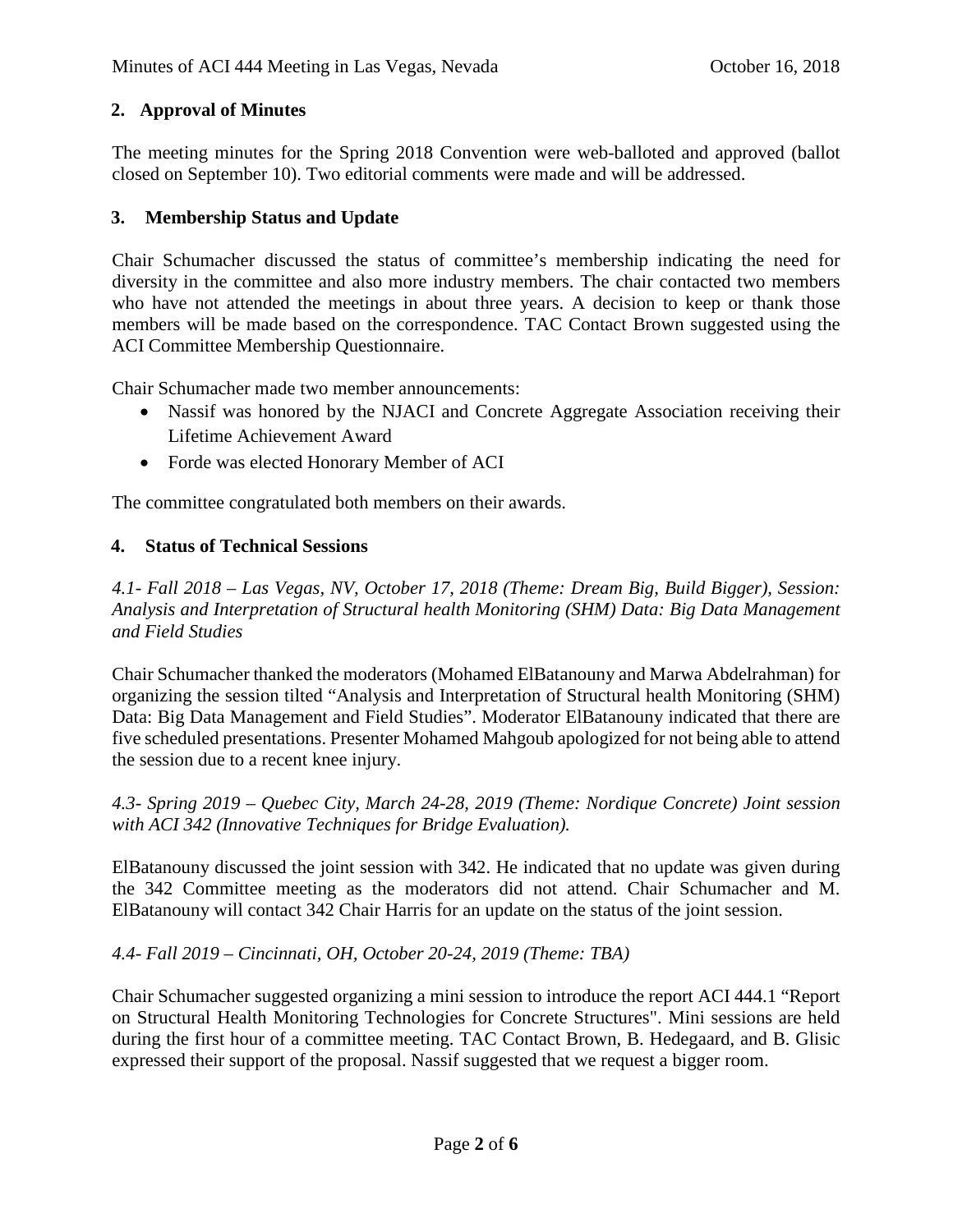## *4.5- Spring 2020 – Rosemont, IL, March 29-April 2, 2020 (Theme: TBA)*

The committee agreed on requesting a full session. Topic and moderators will be selected next meeting.

#### **5. Update on Special Publication (SP) for the Symposium on Structural Health Monitoring**

Nassif discussed the status of the special publication and suggested that the four accepted papers be included and published in The Dennis Mertz Symposium SP. He suggested adding a note to the papers accepted by this committee indicating that these were contributed by Committee 444. Nassif also suggested to add this committee as a co-sponsor to The Dennis Mertz Symposium papers. He will follow-up with the symposium organizers to ask if the accepted SP papers can be published in it.

#### **6. Update on committee document ACI 444.1: "Report on Structural Health Monitoring Technologies for Concrete Structures"**

Chair Schumacher gave an update on the document. The committee had quorum as 12 voting members were present in the meeting. The committee discussed the path to complete and ballot the document before the next deadline for submission to TAC: December 21, 2018. Action items with a deadline of October 31, 2018 are highlighted in yellow. The goal is to ballot the entire document section by section by mid-November.

- Ch. 1 Introduction. Chair Schumacher took responsibility of this chapter. He indicated that he can complete it before the proposed ballot in mid-November.
- Ch.2 Notations and Definitions. Chair Schumacher inquired about the need to have this chapter. M. Brown indicated that this chapter is required by ACI. Schumacher e-mailed ACI staff to ask if they can help with this. B. Glisic suggested that every section author should add the definitions that are particular in his/her section to this chapter. M. Brown and B. Hedegaard suggested that every author compile a table of their notations and symbols so we can scan the information and ensure we do not have duplications. Notations should be consistent across the document.
- Section 3.1 M. Brown compiled some information and will aim to finish this section. Chair Schumacher requested that this be completed by the end of the month.
- Section 3.2 Chair Schumacher and J. Popovics resolved all the comments for this section. J. Popovics added a few more comments and Chair Schumacher will respond to all of them.
- Section 4.1.1 AE Sensors section has been approved.
- Section 4.1.2 DIC section has been approved.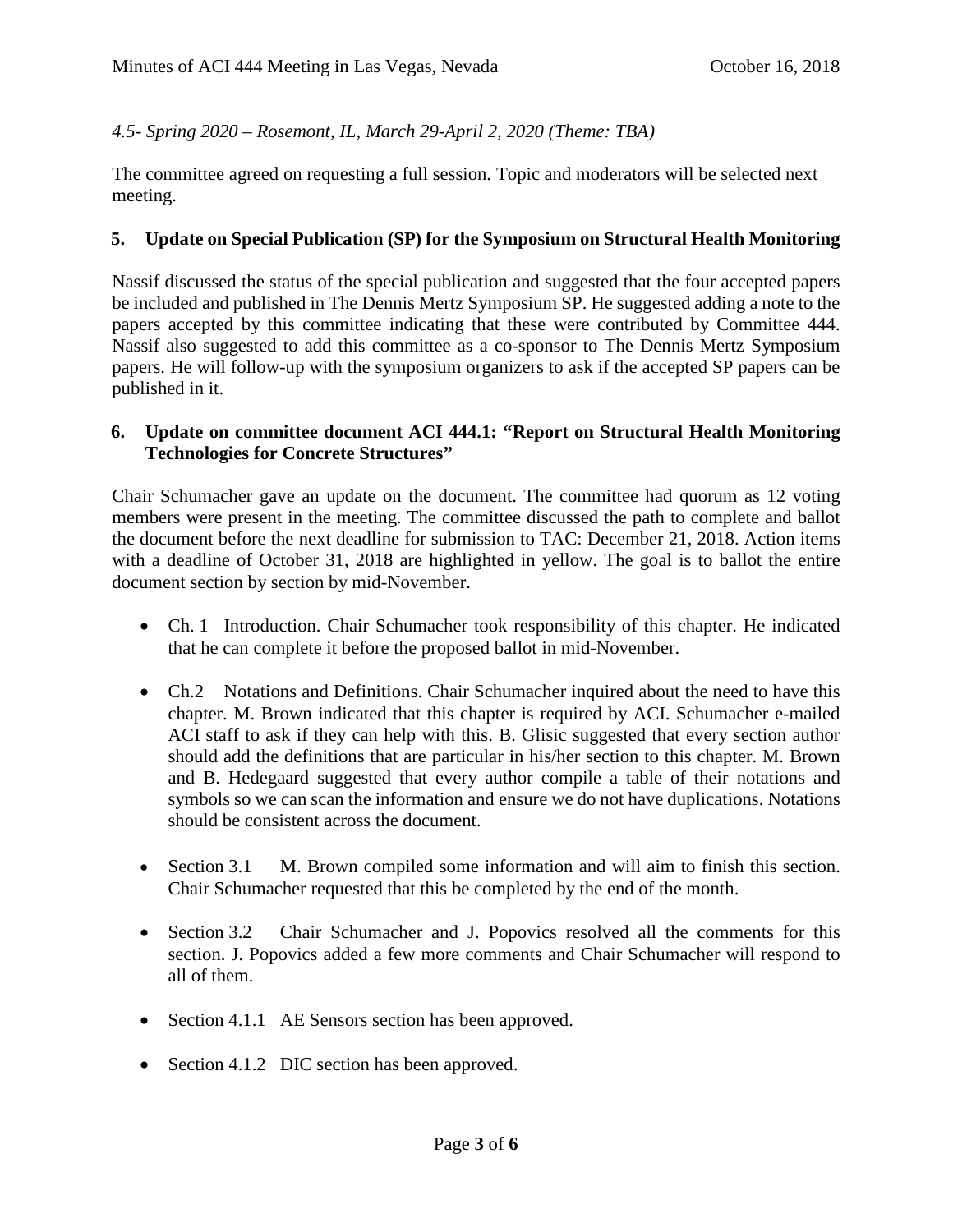- Section 4.1.3 Displacement Sensors was reviewed by B. Hedegaard and J. Popovics. They indicated that there are a couple of sub-sections that need to be revised and be cited better. Currently most of the citations are based on websites. More citations need to be added. B. Hedegaard and J. Popovics will revise the section themselves instead of sending it to the author in interest of time. B. Hedegaard suggested that we can move a part from the vibration section to the displacement sensor. H. Nassif is the author of the vibration section and he agreed. Deadline to resolve this section is the end of the month.
- Section 4.1.4 GNNS section will not be included in the report, as decided in the previous committee meeting.
- Section 4.1.5 LIDAR section has been approved.
- Section 4.1.6 Radar. The contact information of one of the author's is missing. M. Brown will revise the chapter as needed. Chair will plan to contact the author to follow-up with M. Brown.
- Section 4.1.7 Strain sensors section has been approved.
- Section 4.1.8 Tilt sensors. Authors are not in this meeting. Chair will follow-up with authors to update the photos as this is the only item missing.
- Section 4.1.9 Vibration sensors. B. Hedegaard has revised and edited the section. H. Nassif promised to send it to the Chair by the end of the month.
- Section 4.2.1 Chloride sensors. J. Popovics has been working with M. Basheer on this section to resolve the negatives and they are very close to completing the revisions. J. Popovics will contact Tyler Ley (reviewer) to address some of the comments on text that he added.
- Section 4.2.3 Humidity sensors. M. Brown will coordinate with Chad Anderson (the other author). M. Basheer and M. Smith had comments on the section. M. Basheer added a section of FBGs to measure humidity. M. Brown will send this section to B. Glisic to review.
- Section 4.2.4 Load Cells has been approved.
- Section 4.2.5 pH sensors has been approved.
- Section 4.2.6 Piezometers has been approved.
- Section 4.2.7 Temperature sensors has been completed.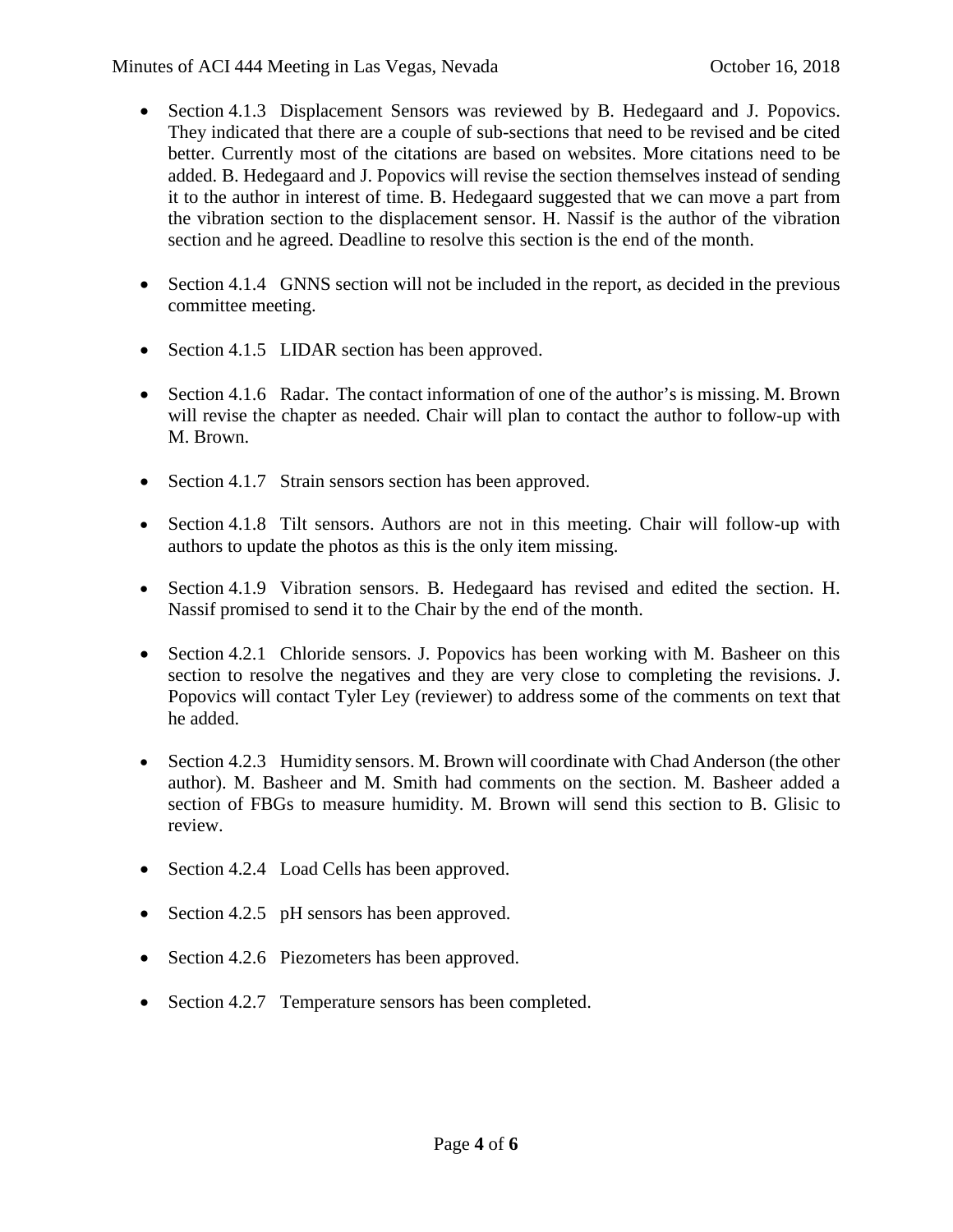- Section 4.2.8 WIM sensors. H. Nassif edited the section and addressed all the comments. This section is now ready for ballot. M. Brown suggested that some of the photos be revised to avoid copyright and marketing issue. H. Nassif will use a photograph from the system he installed instead of the current figure to avoid this issue. The committee suggested that H. Nassif also revises Figures 2 and 3.
- Section 4.2.9 Weather station has been approved.
- Section 4.3.1 Conductive surface sensors. There is one editorial comment but otherwise this section is finished. Chair Schumacher and M. Pour-Ghaz will do another read through.
- Section 4.3.2 Energy harvesting has been completed.
- Section 4.3.3 Fiber-optic sensors. There are no negatives in this section. There are comments that need to be addressed. B. Glisic agreed to address the comments by the end of the month.
- Section 4.3.4 MEMS section has been approved.
- Section 4.3.5 Wireless sensor networks. There is a negative by J. Popovics on this section. The author, M. Mahgoub, apologized for being absent due to a recent injury. Chair Schumacher will follow-up with the author of this section to resolve the negatives.

The follow-up on the items identified above should be completed by the authors by the end of the month. Chair Schumacher is planning to submit a ballot by mid-November for the entire document. If the document is approved by the committee, we can submit the document to TAC by December 21, 2018. If there are negative comments we may need to do a shortened ballot (pending M. Brown's approval as TAC Contact) or do a web meeting.

## **7. Update on committee document ACI 444.2: "Report on Analysis, Interpretation, and Prognosis of Structural Health Monitoring Data for Concrete Structures"**

B. Hedegaard gave an update on the document. He prepared a draft section as an example to be followed by other authors. No other progress has been made except for the section previously completed in Chapter 6. Chair Schumacher suggested that we add some examples for the data processing to make the document more useful to the concrete community. A numerical examples section may also be added to the document. J. Popovics indicated that there is an example on linear regression of concrete strength detection in 228.1R that may be useful to the committee to follow.

B. Hedegaard and M. ElBatanouny will plan a web meeting with the authors of Chapters 5 and 6 in January or February of 2019.